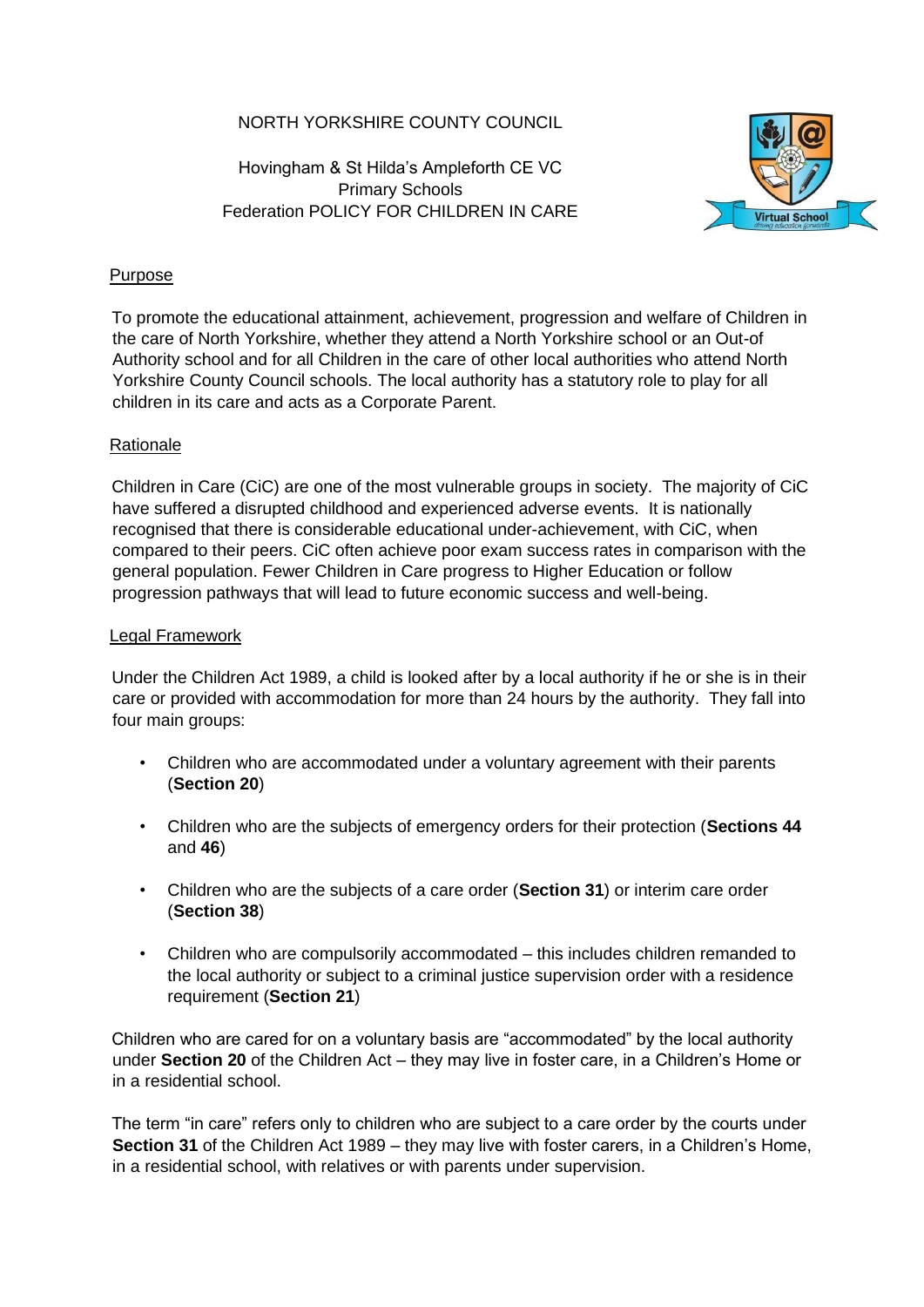For all children who receive more than 75 days of 'short breaks' in every 12 months CiC status applies and an independent Reviewing Officer is appointed. As the care arranged is not continuous academic attainment does not have to be reported in the same way to the DfE.

All these groups are said to be "Children in Care" (CiC). They may be looked after by our local authority or may be in the care of another authority but living in ours.

# **a) The Name of the Designated Teacher for the Child in Care is:**

### James Pynn

# **b) The Role of the Designated Teacher for the Child in Care:**

- *i. Within School:*
- To ensure that all staff, both teaching and non-teaching, have an understanding of the difficulties and educational disadvantage faced by Children in Care and that staff understand the need for positive systems of support to overcome them;
- To inform members of staff of the general educational needs of Children in Care, and to promote the involvement of those children in school, homework clubs, extra curricular activities, home reading schemes and school councils etc;
- To act as an advocate for Children in Care;
- To develop and monitor systems for liaising with carers, social workers, health professionals and the North Yorkshire Virtual School;
- To hold a supervisory brief for all Children in Care, e.g. to ensure all relevant education and care information is available to school staff and carer(s); and that this information is kept up-to-date. It is important to be aware that some children in care do not want all adults or peers to know about their accommodation or care status;
- To monitor the educational progress, attainment and attendance of all Children in Care.
- To include targets on the performance of CiC within the School Development Plan.
- To intervene if there is evidence of individual under-achievement, absence from school or internal truancy;
- To celebrate the success of all Children in Care.
- *ii. Work with Individual Looked After Children*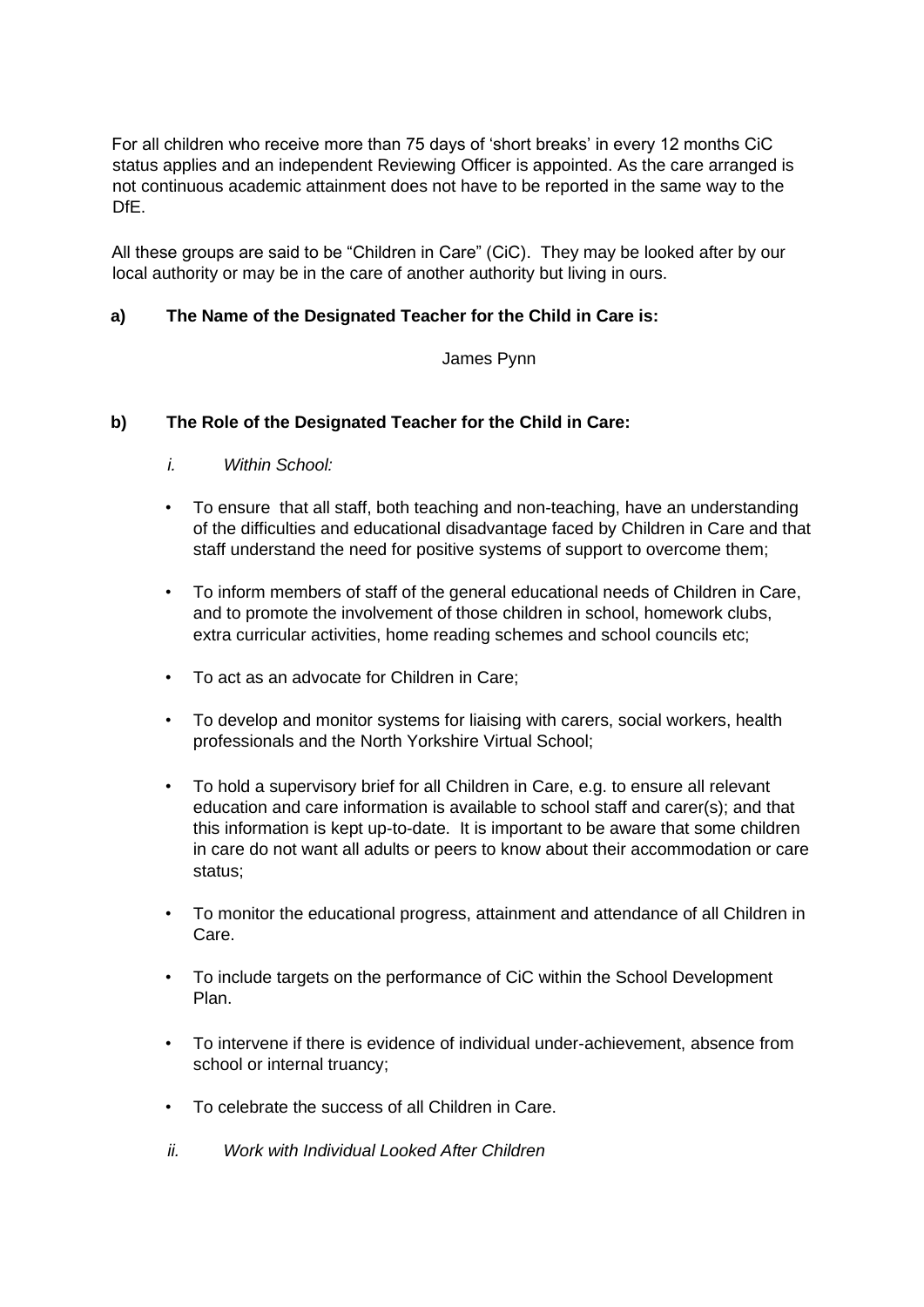- To enable the child or young person to make a contribution to the educational aspects of their care plan;
- To help ensure that each pupil has a Personal Education Plan (the PEP should be initiated by the young person's social worker from the Authority responsible for them). The PEP sets out appropriate targets and support available;
- Ensure that the Pupil Premium is targeted at improving attainment and achievements. A summary of the impact of the Pupil Premium should be included on the school website.
- To consult with the child or young person and ensure they have an appropriate adult who will attend school events e.g. parents' evenings; sports; drama events to provide support and encouragement.

### *iii. Liaison with other Partners*

- To liaise with the member of staff responsible for monitoring children on the Child Protection Register, ensuring all CiC in school are safeguarded;
- To help an Independent Reviewing Officer (IRO) co-ordinate education and Children in Care review meetings, so that the Personal Education Plan can inform the child's Care Plan;
- To attend, and arrange for others to attend, or to contribute in other ways to Children in Care at care planning meetings and PEP meetings;
- To be the named contact for colleagues in the North Yorkshire Virtual School and other local authorities as appropriate;
- To ensure the speedy transfer of information and school records between agencies and other schools;
- To ensure the school admits Children in Care in line with the Admissions Code of Practice; schools should admit all CiC separate to 'In Year Fair Access Protocols'.
- To ensure that the Head Teacher considers a range of strategies before exclusion for a CiC, exclusion should always be a last resort.
- *iv. Training*
- To develop a knowledge of Vulnerable Children/Education inclusion procedures by attending training events organised by the Local Authority and other providers;
- To attend training for Designated Teachers as appropriate;
- To cascade training to school staff as appropriate.
- c) **The name of a Governor with special responsibility for Children in Care:**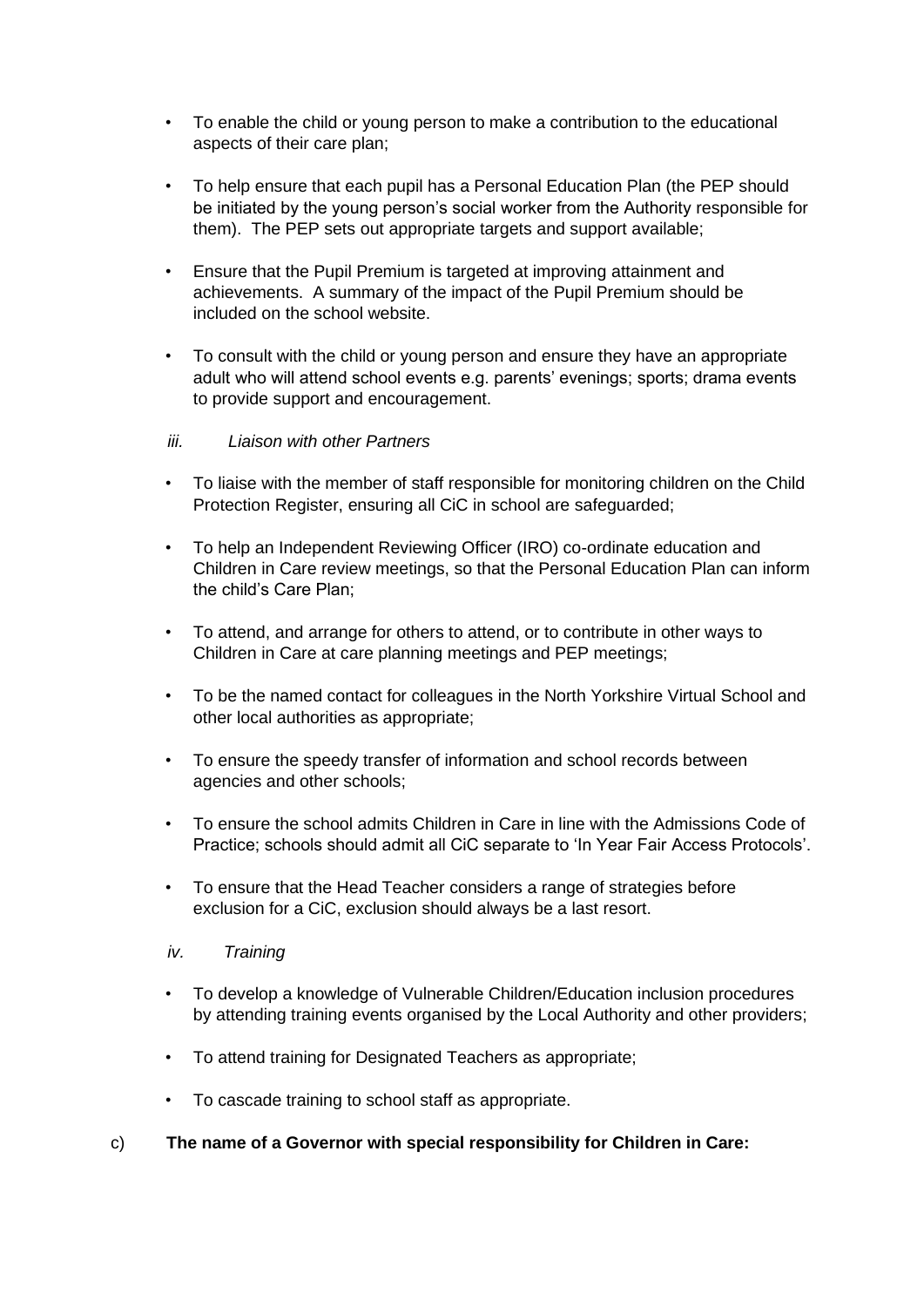# Martyn Boothroyd

### d) **The role of that Governor:**

- The named governor will report to the Governing Body on an annual basis (unless it will be easy to identify individual children whereby work on behalf of all vulnerable groups may be more appropriate);
- Areas that may be reported;
	- A comparison of test scores for CiC as a discrete group, compared with the attainment and progress of other pupils;
	- The attendance of pupils as a discrete group, compared with other pupils; -The level of fixed term/permanent exclusions; and - Pupil destinations.
- The named governor should be satisfied that the school's policies and procedure ensure that looked-after pupils have equal access to:
	- The national curriculum;
	- Public examinations;
	- Careers guidance;
	- Additional educational support;
	- Extra-curricular activities;
	- Work experience

### e) **Responsibility for Children in Care in School:**

It is important that all teaching staff that have contact with the child or young person are aware that he/she is being looked after by the Local Authority. The responsibility for the transfer of this information should be that of the Head Teacher and/or the Designated Teacher for Children in Care.

It is appropriate for Learning Support Assistants to have knowledge that the young person is being looked-after only when they are directly involved in the teaching of the young person or the direct supervision of them during breaks and lunch times.

In the absence of the usual class teacher, some information regarding the child's circumstances should be shared with the teacher covering the class. The extent of this sharing should be determined by the Head Teacher or the Designated Teacher for Children in Care.

### f) **Admission Arrangements**

On admission, records (including the PEP) will be requested from the pupil's previous school and a meeting will be held with carer/parent/social worker. A date will be agreed for a new Personal Education Plan within 20 school days of a new CiC being admitted. An appropriate school admissions meeting will take place. In some cases it may be helpful to provide a mentor from within or external to the school community.

#### g) **Involving the Young Person**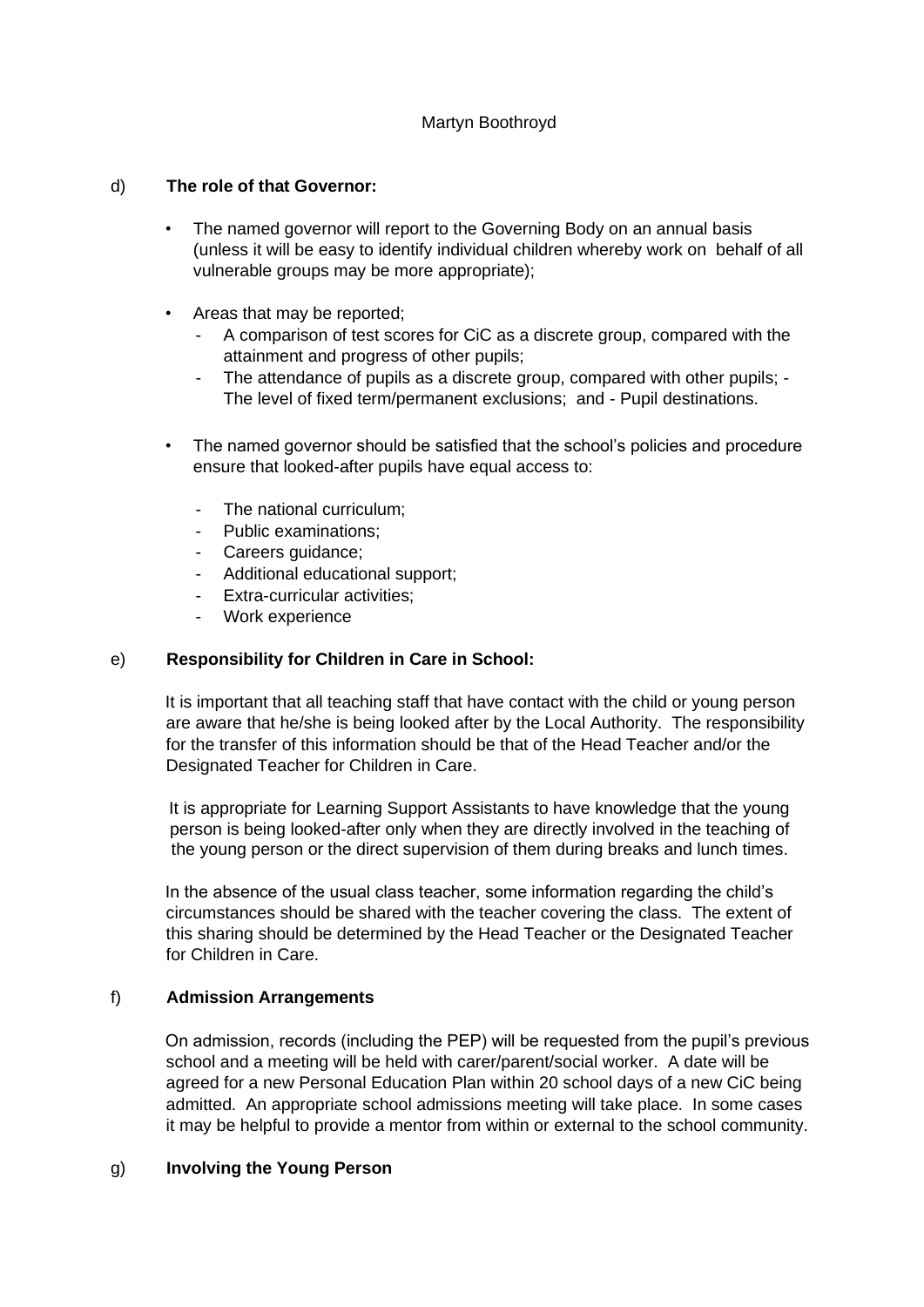It is important that a young person is aware that information is being recorded regarding their personal circumstances. How this is shared with them clearly depends on their age and understanding. It is good practice to consult and share with a young person appropriate records that are held by school and the local authority. The explanation should emphasise that the school, the social worker, and their carer(s) are working together to help them achieve in school.

### h) **Communication with Other Agencies**

Schools should ensure that a copy of all reports (e.g. end of year reports) should be forwarded to the young person's Social Worker in addition to the Foster Carer or Residential Social Worker. It should be agreed at the PEP meeting what information parents will receive, this needs to be in line with the legal framework. A Social Worker will be able to advise on correspondence with parents and approaches to normalise consent for routine school activities.

### i) **Assessment, Monitoring and Review Procedures**

Each looked-after pupil will have a Care Plan that will include a Personal Education Plan (PEP) that the Social Worker takes a lead in developing. This will identify, success, specific areas of concern and include achievable targets. The PEP developed by North Yorkshire County Council is age group specific. Areas for consideration will include:

- Attendance:
- Pupil Premium breakdown; expenditure, areas to be targeted and impact;
- Achievement Record (academic or otherwise);
- Behaviour;
- Homework;
- Involvement in Extra Curricular Activities;
- Special needs (if any);
- Development needs (short and long-term development of skills, knowledge or subject areas and experiences); and
- Long-term plans and aspirations (targets including progress, career plans and aspirations).

The PEP will be updated at least every six months, as part of the Statutory Reviewing process carried out by Children's Social Care. The PEP will be stored on the local authority ICS case management system and circulated to all key parties who attended the PEP meeting. Termly tracking will need to be relayed to the Virtual School as part of monitoring arrangements.

# **North Yorkshire County Council will:**

- Provide a Virtual School Head who has responsibility for championing the education of Children in Care
- Publish guidance on the distribution of the Pupil Premium for CiC
- Provide a specialist team to provide targeted support for Children as part of the North Yorkshire Virtual School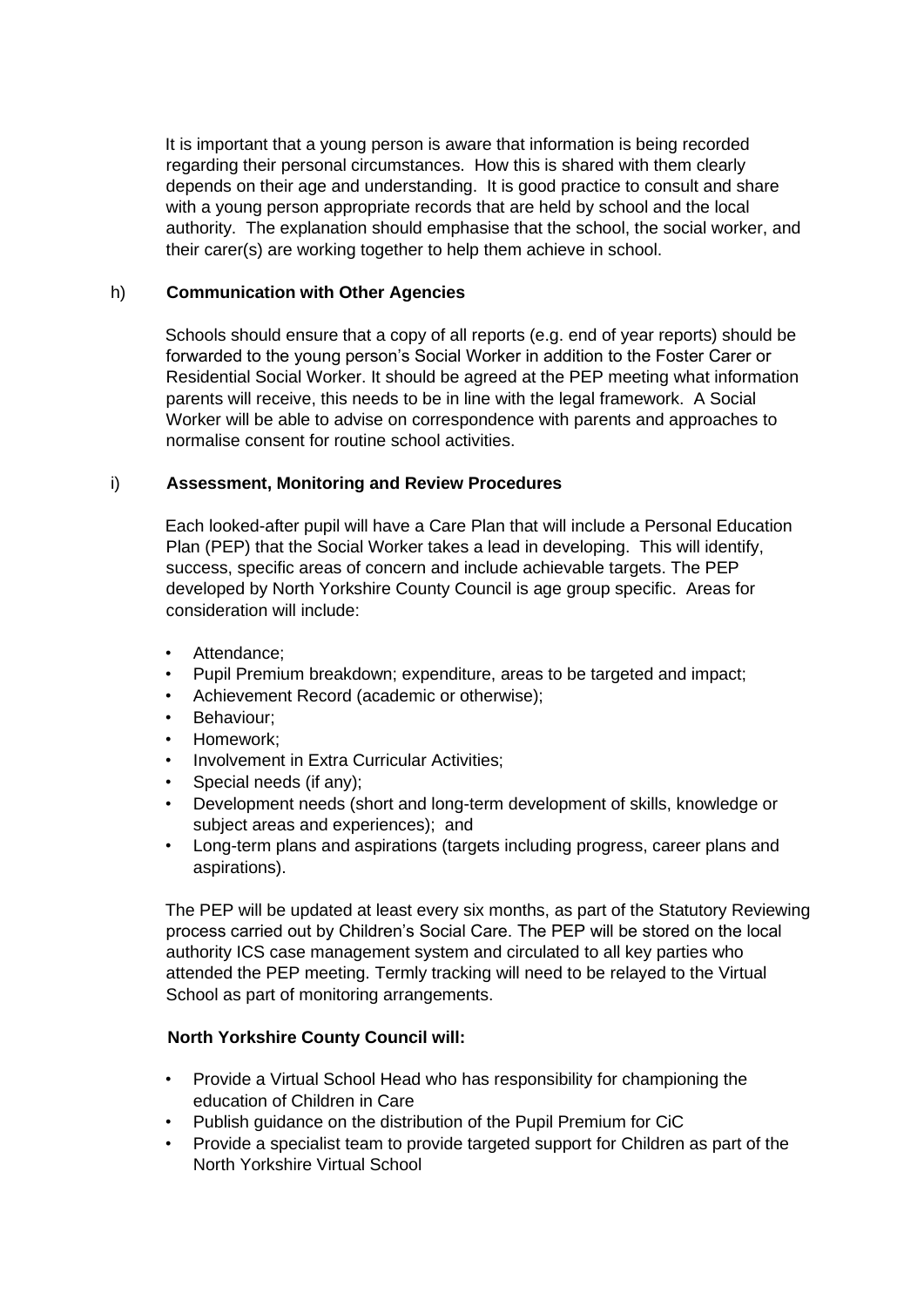- Lead the drive to improve educational and social care standards for Children in Care
- Ensure that the education for this group of pupils is as good as that provided for every other pupil
- Ensure that Children in Care receive a full-time education in a mainstream setting wherever possible
- Ensure that every Child in Care has a school to go to within 20 school days of coming into care or of coming to North Yorkshire from another authority
- Make sure that each Child in Care has a PEP according to national guidance
	- $\Box$  Ensure that every school has a Designated Teacher for Children in Care and that these teachers receive appropriate information, support and training
	- Liaise with local Collaborative panels, Enhanced Mainstream Primary Schools and Pupil Referral Service over alternative educational provision
	- Ensure that appropriate support is provided whenever possible
	- Work with others to provide smooth transitions at the end of the Foundation Stage and Key Stages 1, 2, 3 and 4
	- Provide advice and guidance for those CiC and Care Leavers in Further and Higher Education
	- Be vigilant and proactive in identifying additional needs and the special education needs of Children in Care and work collaboratively with schools, other services and agencies to meet those needs
	- Hold events that celebrate the achievement of CiC
	- Consider the views of all CiC through a variety of strategies including the Young Person's Council

Local Authority contact details for the Education of Children in Care are:

North Yorkshire Virtual School

North Yorkshire County Council County Hall **Northallerton** North Yorkshire DL7 8AE

The generic phone number for all enquires is 01609 533231

FAX: 01609 797141

EMAIL: elac@northyorks.gov.uk

North Yorkshire Virtual School structure and roles; Virtual School Head; 01609 532169 Lead Learning Adviser Learning Advisers Youth Mentor Lead Youth Mentors Education Adviser Lead Education Adviser